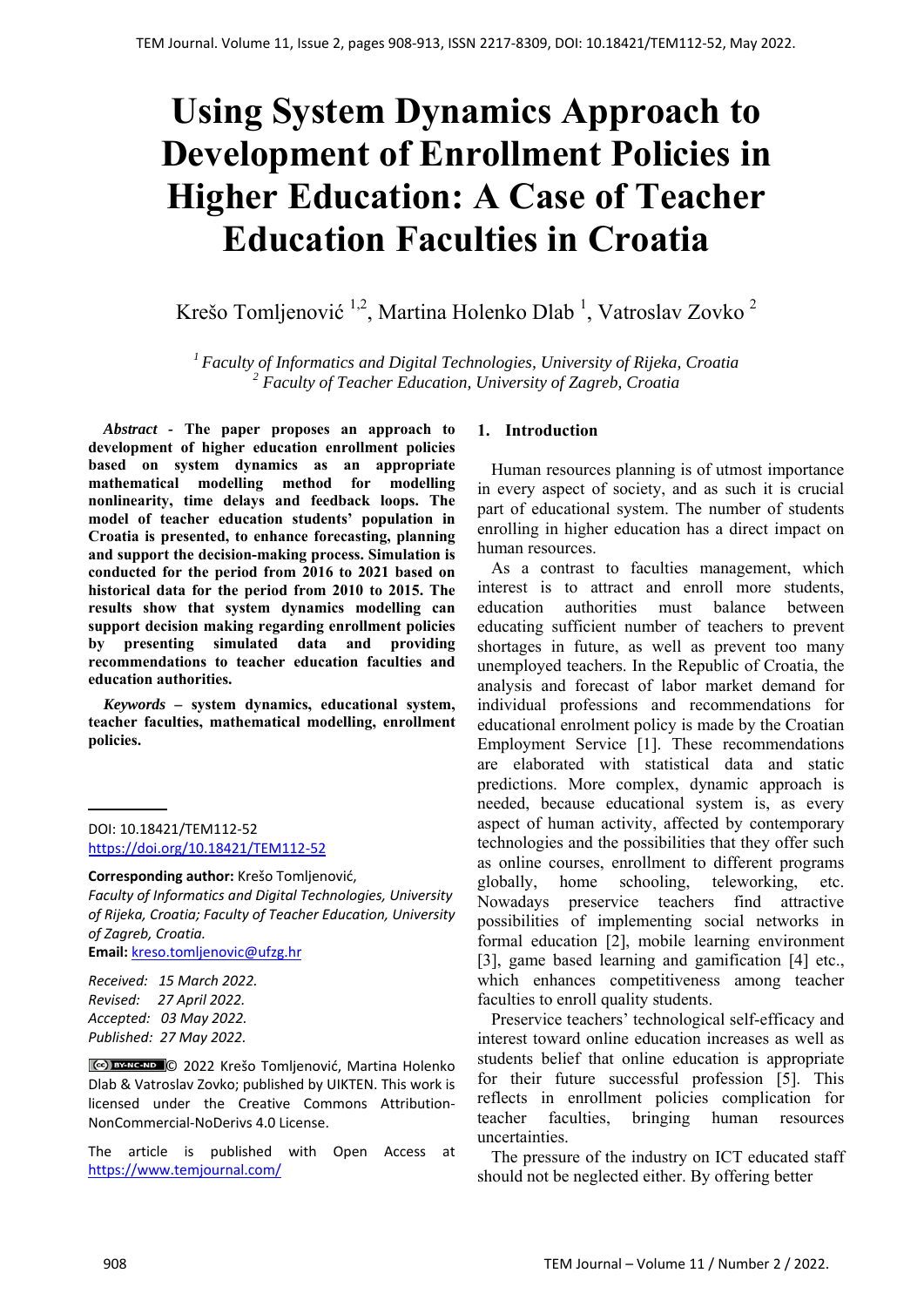working conditions and wages, they could attract students to an industry career, away from the educational system and thus could cause disruption in its functioning.

Abovementioned factors make managing human resources in educational system more unpredictable than ever before. Therefore, there is a need for better understanding of elements of the system, modelling and experimenting in safe environment without making mistakes which will downgrade educational system for years. The application of mathematical modeling in educational system is present in many countries, such as modelling human resources in Portugal schools [6], modelling population of students, staff, and investments in a private university in Syria [7], etc.

This paper is an extension of the theoretical framework for implementing system dynamics (SD) in educational system, presented by Tomljenović et al. [8]. Authors argued SD applicability in education system, as a prerequisite for forecasting and planning.

The aim of this work is to extend theoretical framework and build an operational model of teacher education students' population, as a subset of education system, that could be used for providing useful enrollment policies recommendations. Simulated data obtained by the model can contribute to better understanding of enrollment policies and support planning for higher education management as well for education authorities.

## **2. Background**

#### *2.1. Educational System as a Complex System*

Recognizing educational system as a complex system is the first step for qualitative analysis. Qualifications of the complex system are synthesized by Sterman [9] and presented in Table 1. Educational system has all the qualities summarized in Table 1. and therefore is considered as complex system [10].

#### *2.2. System Dynamic Modelling*

Depending on the degree of abstraction, complex systems can be modelled through three main approaches, related to its level of aggregation and abstraction. Discrete event modelling as the least abstract, systems dynamic modelling as the most abstract and an agent-based modelling as a balance between these two approaches [11].

System dynamics is one of the numerical mathematical methods introduced by Forrester in1960's [12]. Main characteristics of the method is nonlinear dependencies between parts of the model, feedback loops, time delays and modeling the system as a whole with time dynamics [13]. Method is used

in a variety of disciplines [14], [15], [16], including human resources planning [17], [18].

According to Sterman [19], SD simulation modelling is one of the most appropriate and successful scientific approaches to development of complex, nonlinear, natural, technical and organizational systems.

| Characteristic          | Description                                                                                                                                                              |  |  |  |  |
|-------------------------|--------------------------------------------------------------------------------------------------------------------------------------------------------------------------|--|--|--|--|
| constantly<br>changing  | change in a system is constant at<br>many time scales and levels of<br>representation                                                                                    |  |  |  |  |
| tightly coupled         | the actors in a system interact with<br>each other and with the environment                                                                                              |  |  |  |  |
| governed by<br>feedback | there are feedbacks of actions,<br>altering the system state; dynamic of<br>the system arises from these feedback<br>loops                                               |  |  |  |  |
| nonlinear               | multiple factors interact                                                                                                                                                |  |  |  |  |
| history-<br>dependent   | future state of the system depends on<br>present condition                                                                                                               |  |  |  |  |
| self-organizing         | the dynamics of the system arise from<br>their internal structure                                                                                                        |  |  |  |  |
| adaptive                | the capabilities and decision rules of<br>the agents in systems change over<br>time                                                                                      |  |  |  |  |
| delays in<br>feedback   | time delays mean the long-run<br>response of the system<br>to<br>an<br>intervention                                                                                      |  |  |  |  |
| emergent                | properties at the micro-level lead to<br>emergent properties at macro-level                                                                                              |  |  |  |  |
| policy resistant        | complexity<br>$\circ$ f<br>the<br>systems<br>overwhelms our ability to understand<br>many seemingly obvious<br>them:<br>solutions can fail or even worsen the<br>problem |  |  |  |  |

Graphical representation of SD model includes stock variables, flow variables, links between variables, dynamic variables, constant parameters, and links between them. In Figure 1. is the simplest presentation of SD elements.



*Figure 1. Graphical presentation of general SD model* 

Variables and constants are related by equations, and links indicate which element is included in equation. General dependencies between stock and flow in unit of time  $(t)$  is presented in equation  $(1)$ :

$$
\frac{d(stock)}{dt} = inflow(t) - outflow(t) \tag{1}
$$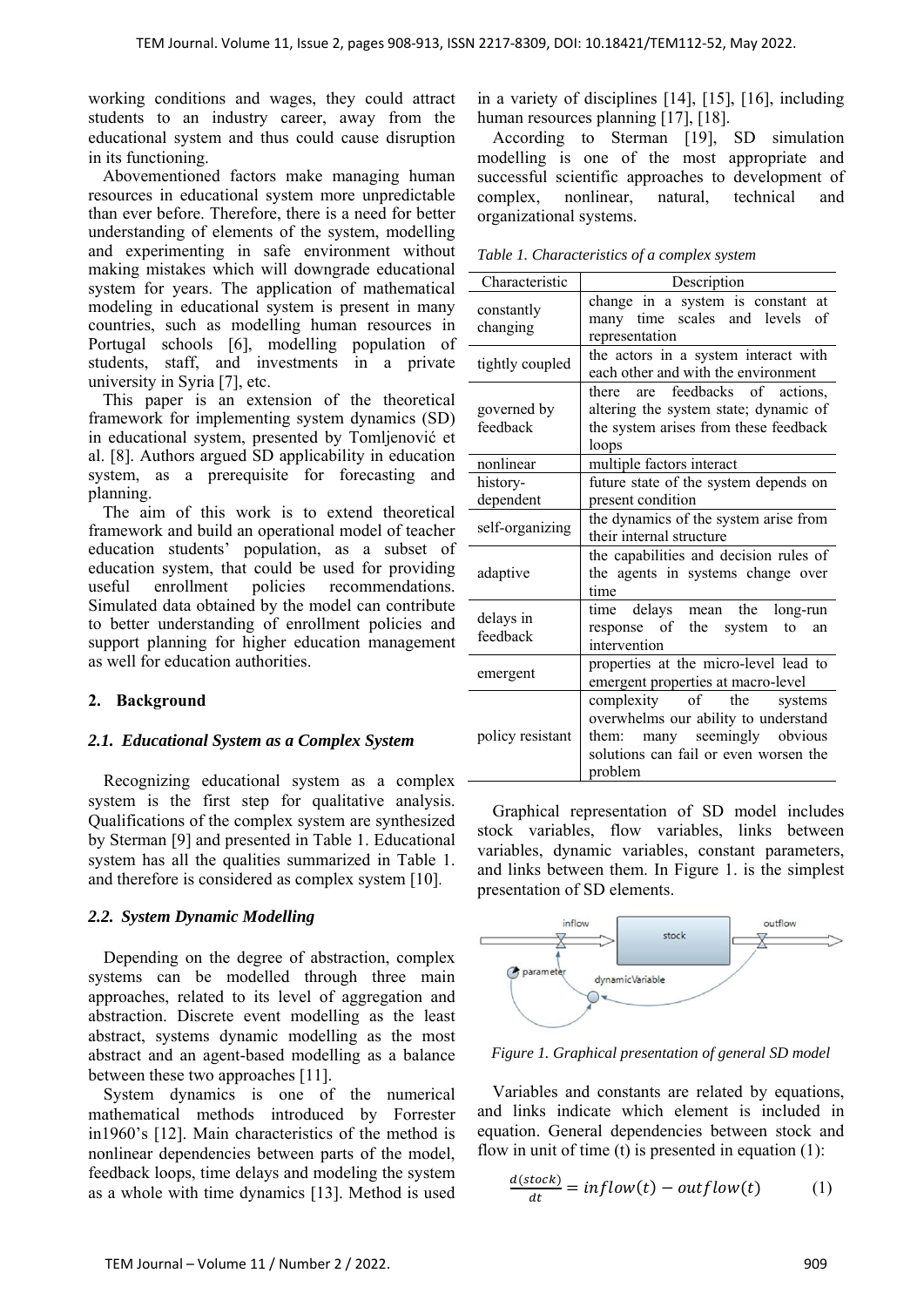Model is represented with a system of equations which is difficult to solve. Therefore SD is enhanced with increase of processing power of contemporary ICT, becoming more appropriate method for complex systems, as presented on example of human resources planning in the Croatian educational system [8].

## **3. Methodology**

Applicability of system dynamics modelling of educational system is presented with population of students at teacher education faculties (TF) in Croatia. The population is observed from high school graduates, through enrollment at the TF, to obtaining a diploma degree. The objective of the model is to provide valid number of students' enrollment at TF, as crucial element for administrators of the faculties, as well for predicting possible teacher shortages in future. There are 7 TF in Croatia which educate future teachers for  $1^{\text{st}}$  to  $4^{\text{th}}$  grade of elementary school (primary education). Data such as enrollment quotas and number of applicants are obtained from relevant sources [20] for all TF in the period 20102021. In addition, average duration of study, gender composition of enrolled students, etc., are obtained from the Faculty of Teacher Education in Zagreb. As the biggest faculty with approximately 40% of all teacher education student population in Croatia, such data can be presumed as appropriate for the whole student population.

The concept of the model is adopted from simple Bass diffusion model of innovation of new product [21], extended using system dynamics techniques [19]. Figure 2. presents conceptual design with parameters, connections and causal loops. Based on the concept, the model is designed with 3 stocks, 6 flows, static parameters (constants) and dynamic parameters, as presented in Figure 3. The first stock represents population of high school graduates (*Graduates*), part of them is applying for teacher education faculties (*TF\_Applicants*), and after the enrollment process (*enrollment, quota*) part of them become students at teacher faculties (*TF\_Students*). Beside flows between stocks, there are flows outside the model: graduates which decided to go to other







*Figure 3. Model design*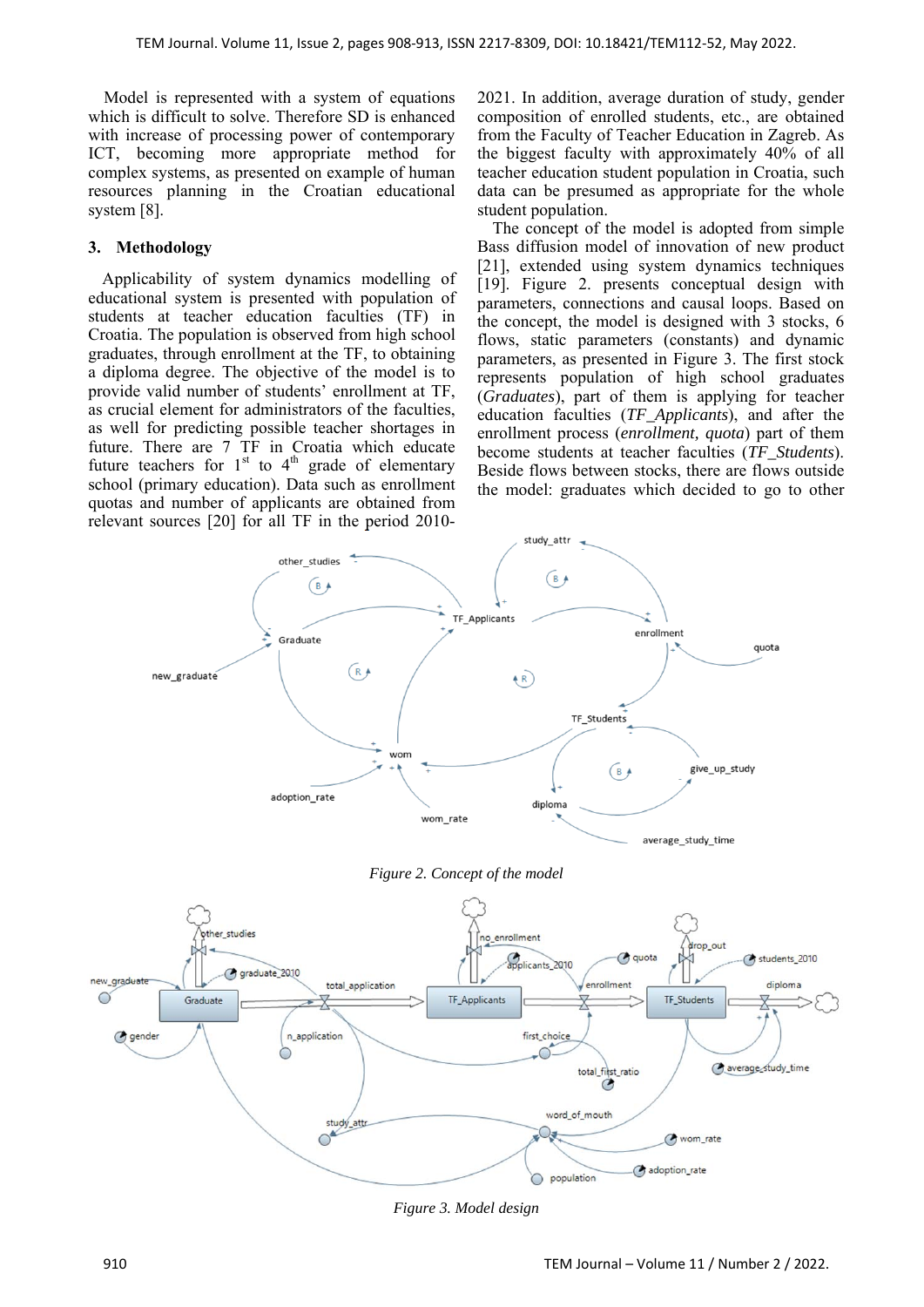faculties (*other\_studies*), applicants who didn't succeed to enroll TF (*no\_enrollment*) and drop-out students (*drop\_out*). After average study time (*average\_study\_time*), students get diploma (*diploma*) and go outside the model. At the same time, new generation of high school graduates (*new\_graduate*) enters the model.

 Initial values for stocks are taken for the year 2010. Values for constant parameters are either taken for the year 2010 or calculated as an average for the period 2010-2015. Some parameters which change more dynamically, like number of new graduates every year, are presented with their linear interpolation formula.

Parameters of interest for potential human resource decision maker are how many graduates are interested in application (*total\_application* parameter) and indirectly how many applicants are motivated for TF, so they put it as a first choice in their applications (*first\_choice* parameter). In this model those are key parameters and their results highlighted.

Model verification is conducted with comparison of historical to simulated data of parameters *total\_application* and *first\_choice* in years 2016- 2021. Relative errors and mean squared errors are calculated:

$$
e_t = \frac{|(y'_t - y_t)|}{y_t} \tag{2}
$$

$$
MSE = \sqrt{\frac{\sum_{i=1}^{n} e_t^2}{n}}
$$
 (3)

Here  $y_t$  represents the observed (historical) number in the year  $t$ ,  $y'_t$  represents simulated number in the year t, e is the relative error and MSE is the mean of relative error squares. For model verification MSE<0.1 is acceptable [22].

The systems dynamics model is built with AnyLogic software (AnyLogic PLE ver. 8.7.10, AnyLogic North America, USA). Results are presented and data analyzed with Statistica (Statistica 13.5.0.17, TIBCO Software Inc., USA) and Excel (Office 365, Microsoft Corporation, USA).

#### **4. Results and Discussion**

The output of the models' parameter *total\_application* is presented with corresponding observed data in Table 2., as well as relative error for each year, and overall mean squared error. MSE<0.1 denotes that the model represents good enough the real behavior of total number of applications to teacher faculties by high school graduates in Croatia.

Data is presented graphically in Figure 4., showing matching of general trends for simulated and observed data.

*Table 2. Observed (historical) and simulated data of TF total applicants* 

| Year | Observed | Simulated | Relative<br>error(2) |
|------|----------|-----------|----------------------|
| 2016 | 5446     | 5926      | 0.88                 |
| 2017 | 4831     | 5401      | 0.118                |
| 2018 | 4302     | 4875      | 0.133                |
| 2019 | 3996     | 4350      | 0.089                |
| 2020 | 3559     | 3824      | 0.074                |
| 2021 | 3098     | 3299      | 0.065                |
|      | MSE(3)   |           |                      |



*Figure 4. Observed and simulated number of TF total applicants* 

The first remark imposed from the data is significant decline in interest for the enrollment to teacher education programs. Such results can be explained by frequent reports by Croatian Employment Service which cite a surplus of teachers [1], so high school graduates find it unattractive as a future career path.

Another explanation can be related to low wages of teaching personnel in Croatia, that is the wellknown fact, therefore such a drastic decline in freshmen enrollment is unexpected. Future research is needed for relevant explanation of such results. Nevertheless, the results call for revision of the enrollment policies by educational authorities.

The output of the second observed parameter, models' parameter *first choice*, is presented with corresponding historical data in Table 3., with relative error for each year, and MSE. As MSE<0.1, we conclude that outputs for number of graduates who choose teacher faculties as their first choice is within acceptable accuracy.

*Table 3. Observed (historical) and simulated data of TF first-choice applicants* 

| Year | Observed | Simulated | Relative<br>error(2) |
|------|----------|-----------|----------------------|
| 2016 | 1631     | 1642      | 0.007                |
| 2017 | 1488     | 1496      | 0.005                |
| 2018 | 1354     | 1350      | 0.003                |
| 2019 | 1250     | 1205      | 0.036                |
| 2020 | 1101     | 1059      | 0.038                |
| 2021 | 1187     | 914       | 0.230                |
|      | MSE(3)   |           |                      |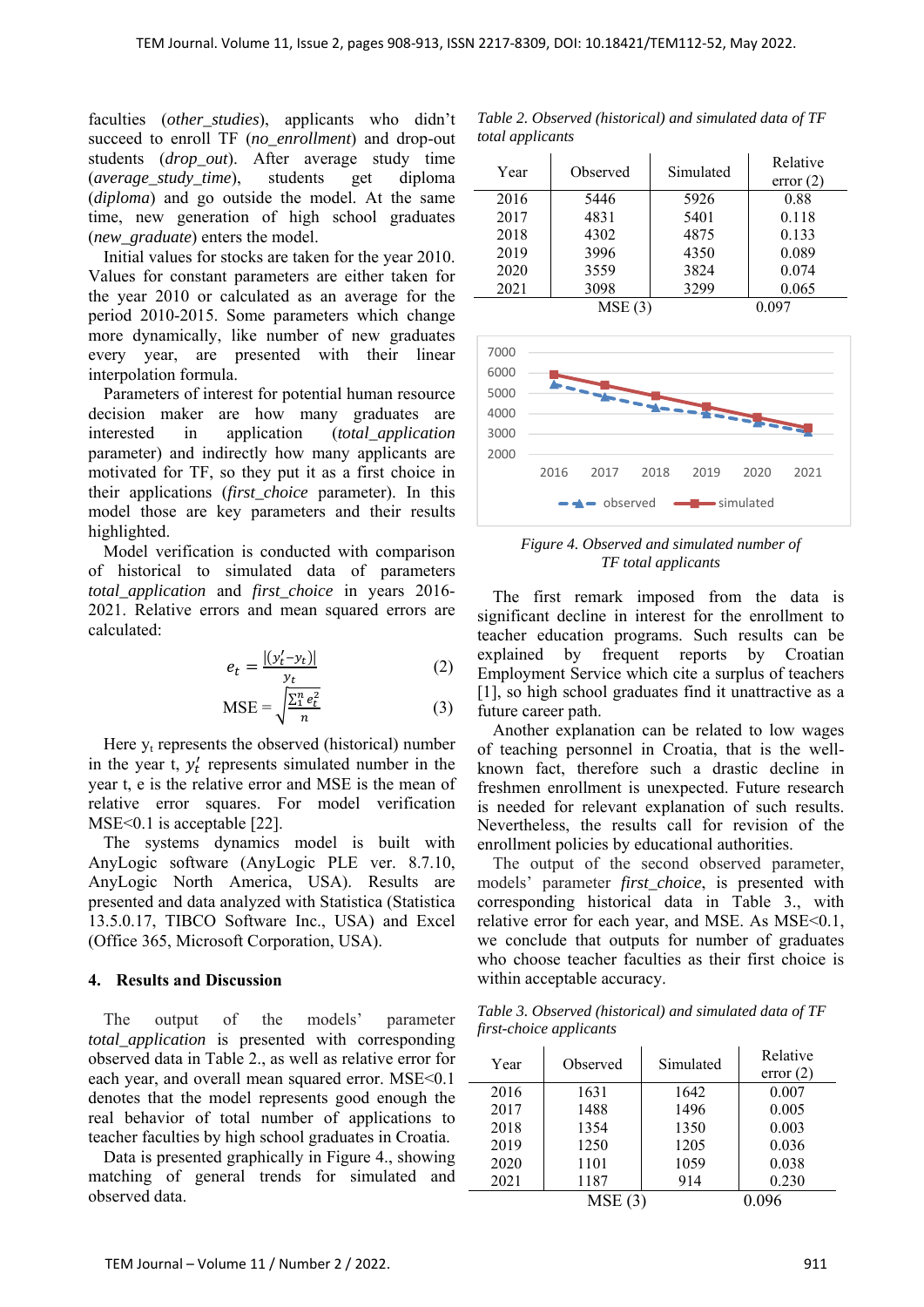Corresponding graphical representation is in Figure 5. In year 2021 there is a significant gap from simulated observed data. It should be noted that the real data shows a significant shift from the trend established in the data series.



*Figure 5. Observed and simulated number of TF firstchoice applicants* 

The behavior of the parameter *first choice* is expected in the same manner as the *total\_application*, as results shows. Number of firstchoice applicants are 3-5 time less then total applicants, so change in numbers for couple of hundreds could show as a significant deviation. Explanation of such fluctuations could be in a various reason and is outside the scope of this paper.

After establishing functional model from historical data, the next step is a forecast about future period obtained from simulation. According to the model, by the year 2025 there will be radical down-size of both total applicants and first-choice applicants to TF, as shown in Table 4.

*Table 4. Forecast of TF applicants by the year 2025* 

| 768. |  | 331                                                   |
|------|--|-------------------------------------------------------|
|      |  | 2022 2023 2024 2025<br>2773 2248 1722 1197<br>623 477 |

Nevertheless, such scenario is not to be expected because of the complexity and many causal loops in real education system. This model is reproduction of present conditions and a tool for learning the system how certain parameters change in such environment. The model is made with assumptions the system would not change and didn't consider radical changes in policies which could change the trends. In that case, the model structure is to be redesigned and other parameters added.

Additional parameters are included in the model based on the Bass Diffusion [21] model, which influences a number of applicants: word of mouth

(*wom, wom-rate, adoption\_rate*) and attractiveness of study (*study\_attr*). Word of mouth is an internal motivation factor of becoming a teacher, and factor of influence of family, friends, personal positive experience with teachers, etc. Attractiveness of the study at TF is external motivation factor and includes salary of the future job, availability of vacant job positions, the difficulty and complexity of the study, conditions at faculty, etc. All these elements together determine the number of applicants at TF. This can be referred as the bottom-to-top approach. In order to determine the numeric value of such inexplicit factors, the top-to-bottom approach can be applied: the model presented in this paper is built on historical data and behavior of added parameters can be observed based on modelled outputs. Additional research can be conducted to determine the value of specific parameters and consequently to refine the model.

#### **5. Conclusion**

An estimation of needed faculties capacities to fulfill the demand for number of professionals in the educational system conducted by educational authorities is usually based on static models, statistics, student-teacher ratio etc. There are also efforts to implement more complex analysis for systemic approach to enrollment policies planning and in that manner the system dynamics is appropriate modeling method. In this paper, the model of students' enrollment in teacher education faculties in Croatia is presented. The model is built with historical data from years 2010-2015 and verified with data from years 2016-2021. The purpose of the model is to show the need for more complex analysis and systemic approach to higher education enrollment policies, as a prerequisite for forecasting and planning activities.

Results of this model are showing a significant decline of interest in enrollment at Croatian faculties of teacher education. On the other hand, results stress the importance for serious introspection by educational authorities and how they can support teacher education faculties to make teacher education programs more attractive, with the ultimate goal to prevent possible future shortage of teachers in primary education.

Regarding the model, further research is needed for detailed classification and evaluation of parameters. The results are significant and can support decisionmaking in the enrollment policy of teacher education faculties. The SD modelling has proven to be useful method for achievement of such support.